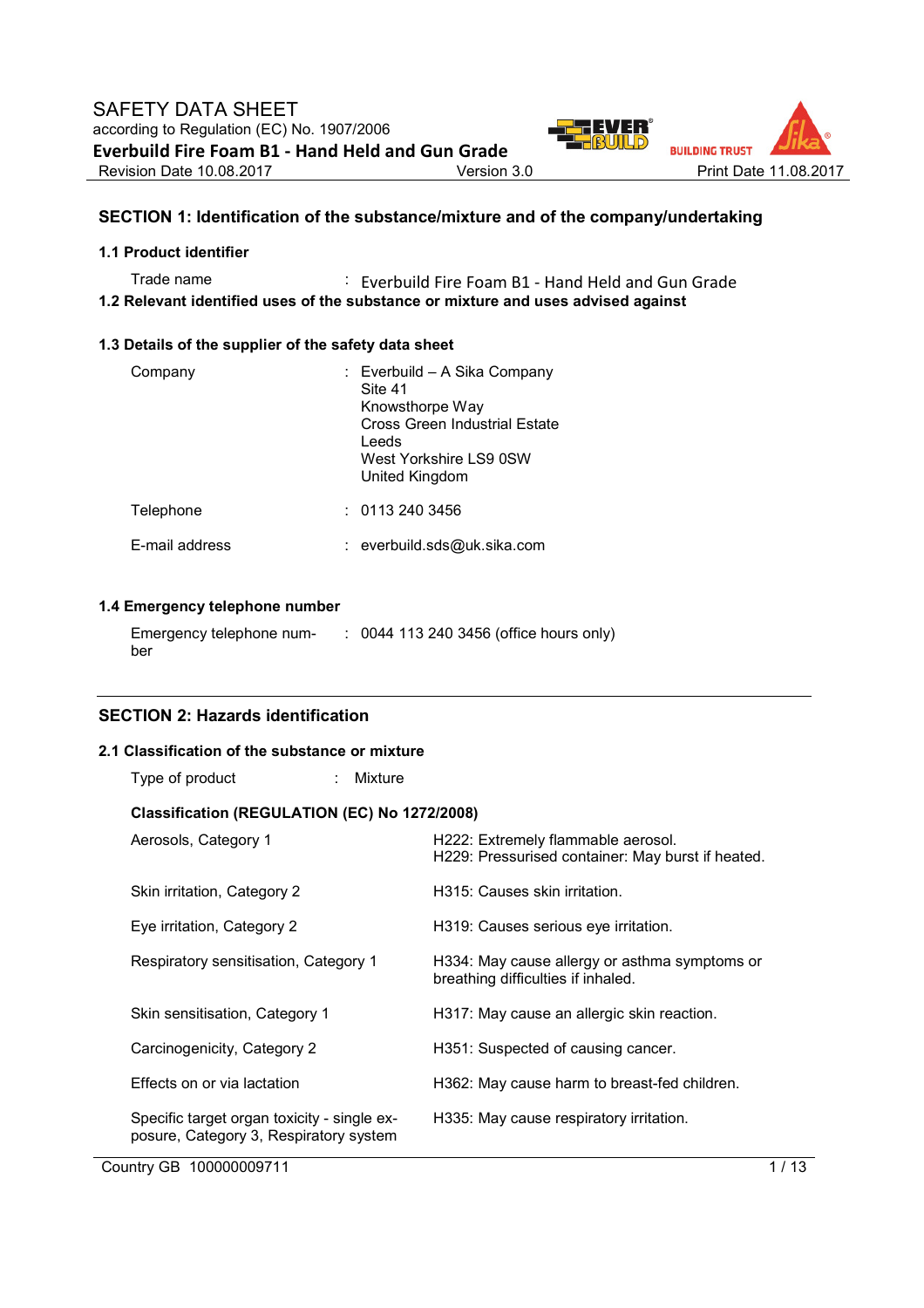# SAFETY DATA SHEET according to Regulation (EC) No. 1907/2006 **Everbuild Fire Foam B1 - Hand Held and Gun Grade**



| Specific target organ toxicity - repeated | H373: May cause damage to organs through pro- |
|-------------------------------------------|-----------------------------------------------|
| exposure, Category 2                      | longed or repeated exposure if inhaled.       |
|                                           |                                               |

Chronic aquatic toxicity, Category 3 H412: Harmful to aquatic life with long lasting effects.

# **2.2 Label elements**

| Labelling (REGULATION (EC) No 1272/2008) |   |                                                                                                  |                                                                                                                                                                                                                                                                                                                                                                                                                                                                                                                                   |  |
|------------------------------------------|---|--------------------------------------------------------------------------------------------------|-----------------------------------------------------------------------------------------------------------------------------------------------------------------------------------------------------------------------------------------------------------------------------------------------------------------------------------------------------------------------------------------------------------------------------------------------------------------------------------------------------------------------------------|--|
| Hazard pictograms                        |   |                                                                                                  |                                                                                                                                                                                                                                                                                                                                                                                                                                                                                                                                   |  |
| Signal word                              | t | Danger                                                                                           |                                                                                                                                                                                                                                                                                                                                                                                                                                                                                                                                   |  |
| <b>Hazard statements</b>                 |   | H222<br>H <sub>229</sub><br>H315<br>H317<br>H319<br>H334<br>H335<br>H351<br>H362<br>H373<br>H412 | Extremely flammable aerosol.<br>Pressurised container: May burst if heated.<br>Causes skin irritation.<br>May cause an allergic skin reaction.<br>Causes serious eye irritation.<br>May cause allergy or asthma symptoms or<br>breathing difficulties if inhaled.<br>May cause respiratory irritation.<br>Suspected of causing cancer.<br>May cause harm to breast-fed children.<br>May cause damage to organs through pro-<br>longed or repeated exposure if inhaled.<br>Harmful to aquatic life with long lasting ef-<br>fects. |  |
| Precautionary statements                 |   | P <sub>101</sub>                                                                                 | If medical advice is needed, have product<br>container or label at hand.                                                                                                                                                                                                                                                                                                                                                                                                                                                          |  |
|                                          |   | P <sub>102</sub><br><b>Prevention:</b>                                                           | Keep out of reach of children.                                                                                                                                                                                                                                                                                                                                                                                                                                                                                                    |  |
|                                          |   | P <sub>201</sub>                                                                                 | Obtain special instructions before use.                                                                                                                                                                                                                                                                                                                                                                                                                                                                                           |  |
|                                          |   | P210                                                                                             | Keep away from heat, hot surfaces, sparks,<br>open flames and other ignition sources. No<br>smoking.                                                                                                                                                                                                                                                                                                                                                                                                                              |  |
|                                          |   | P211                                                                                             | Do not spray on an open flame or other<br>ignition source.                                                                                                                                                                                                                                                                                                                                                                                                                                                                        |  |
|                                          |   | P251                                                                                             | Do not pierce or burn, even after use.                                                                                                                                                                                                                                                                                                                                                                                                                                                                                            |  |
|                                          |   | P260                                                                                             | Do not breathe dust/ fume/ gas/ mist/ va-<br>pours/ spray.                                                                                                                                                                                                                                                                                                                                                                                                                                                                        |  |
|                                          |   | P <sub>263</sub>                                                                                 | Avoid contact during pregnancy and while<br>nursing.                                                                                                                                                                                                                                                                                                                                                                                                                                                                              |  |
|                                          |   | P271                                                                                             | Use only outdoors or in a well-ventilated<br>area.                                                                                                                                                                                                                                                                                                                                                                                                                                                                                |  |
|                                          |   | P <sub>280</sub>                                                                                 | Wear protective gloves/ protective clothing/<br>eye protection/ face protection.                                                                                                                                                                                                                                                                                                                                                                                                                                                  |  |
|                                          |   | Response:                                                                                        |                                                                                                                                                                                                                                                                                                                                                                                                                                                                                                                                   |  |
|                                          |   | P304 + P340 + P312                                                                               | IF INHALED: Remove person to fresh<br>air and keep comfortable for breathing. Call                                                                                                                                                                                                                                                                                                                                                                                                                                                |  |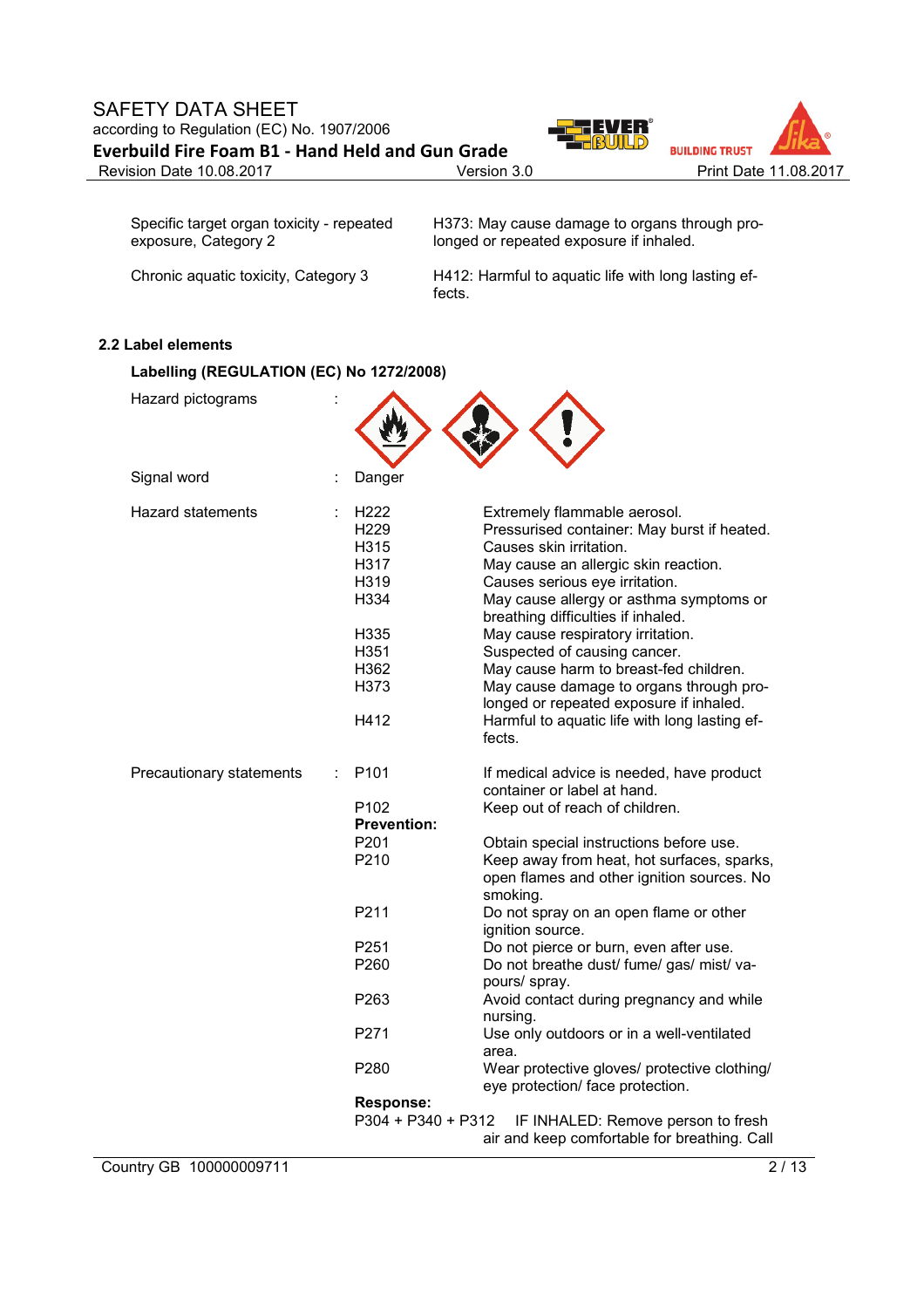

|             | a POISON CENTER/doctor if you feel un-<br>well.                                  |
|-------------|----------------------------------------------------------------------------------|
| P308 + P313 | IF exposed or concerned: Get medical ad-<br>vice/ attention.                     |
| Storage:    |                                                                                  |
| P405        | Store locked up.                                                                 |
| P410 + P412 | Protect from sunlight. Do not expose to<br>temperatures exceeding 50 °C/ 122 °F. |
| Disposal:   |                                                                                  |
| P501        | Dispose of contents/container in accord-<br>ance with local regulation.          |

Hazardous components which must be listed on the label:<br>• 500-079-6 Formaldehyde, oligomeric reactio

- Formaldehyde, oligomeric reaction products with aniline and phosgene
- 287-477-0 alkanes, C14-17, chloro

## **Additional Labelling:**

Persons already sensitised to diisocyanates may develop allergic reactions when using this product.

Persons suffering from asthma, eczema or skin problems should avoid contact, including dermal contact, with this product.

This product should not be used under conditions of poor ventilation unless a protective mask with an appropriate gas filter (i.e. type A1 according to standard EN 14387) is used.

# **2.3 Other hazards**

This substance/mixture contains no components considered to be either persistent, bioaccumulative and toxic (PBT), or very persistent and very bioaccumulative (vPvB) at levels of 0.1% or higher.

# **SECTION 3: Composition/information on ingredients**

#### **3.2 Mixtures**

#### **Hazardous components**

| Chemical name<br>CAS-No.<br>EC-No.<br>Registration number                                                                   | Classification<br>(REGULATION (EC)<br>No 1272/2008)                                                                                                   | Concentration<br>[%] |
|-----------------------------------------------------------------------------------------------------------------------------|-------------------------------------------------------------------------------------------------------------------------------------------------------|----------------------|
| tris(2-chloro-1-methylethyl) phosphate<br>1244733-77-4<br>911-815-4<br>01-2119486772-26-XXXX                                | Acute Tox.4 H302                                                                                                                                      | $>= 20 - 525$        |
| Formaldehyde, oligomeric reaction products with aniline<br>and phosgene<br>32055-14-4<br>500-079-6<br>01-2119457024-46-XXXX | Acute Tox.4 H332<br>Skin Irrit.2 H315<br>Eye Irrit.2 H319<br>Resp. Sens.1, H334<br>Skin Sens.1 H317<br>Carc.2 H351<br>STOT SE3 H335<br>STOT RE2, H373 | $>= 10 - 520$        |

Country GB 100000009711 3/13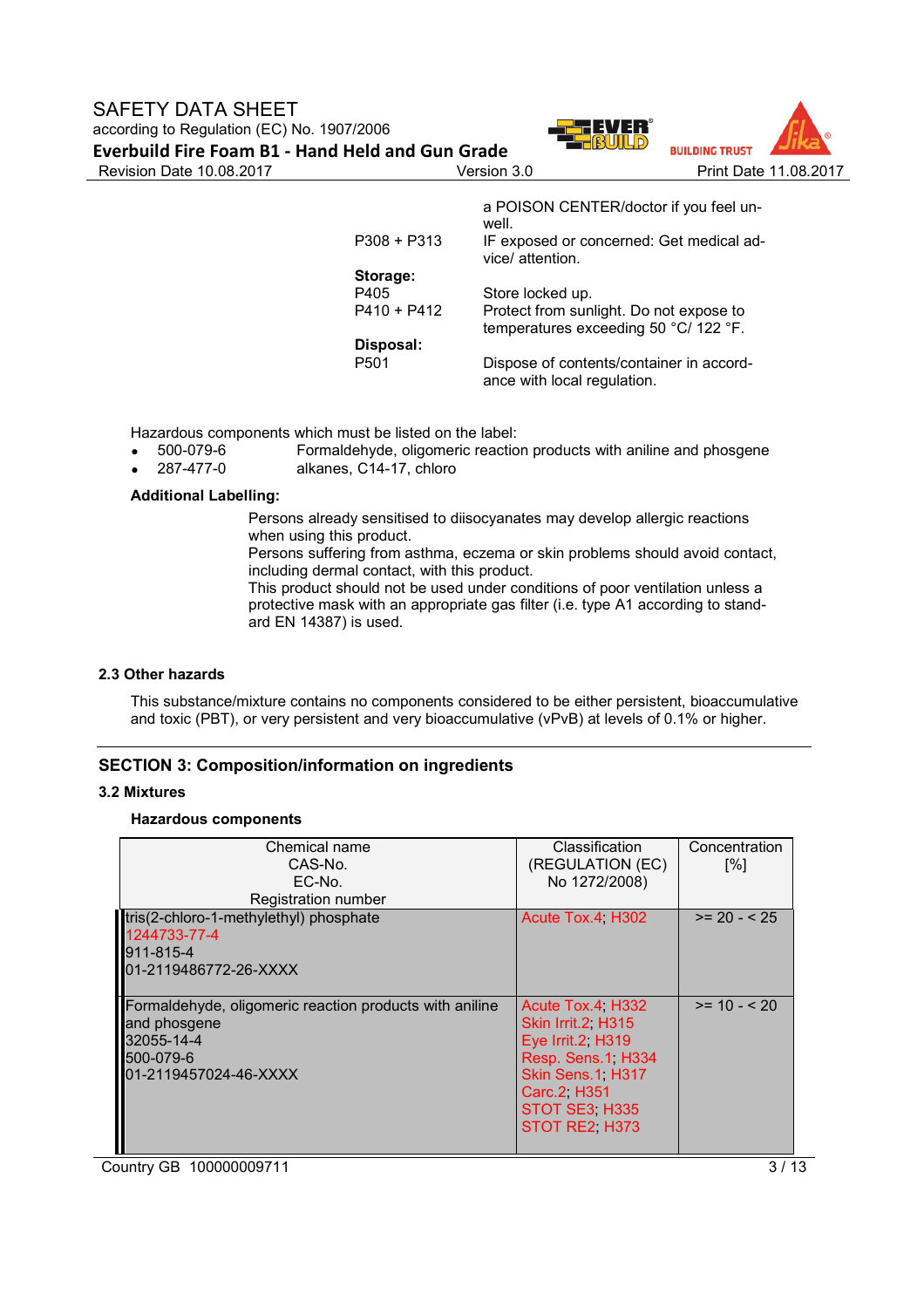# SAFETY DATA SHEET according to Regulation (EC) No. 1907/2006 **Everbuild Fire Foam B1 - Hand Held and Gun Grade**





Revision Date 10.08.2017 Version 3.0 Print Date 11.08.2017

| propane<br>74-98-6<br>200-827-9                    | Flam. Gas1, H220                                                     | $>= 10 - 520$ |
|----------------------------------------------------|----------------------------------------------------------------------|---------------|
| lisobutane<br>75-28-5<br>200-857-2                 | Flam. Gas1, H220                                                     | $>= 10 - 520$ |
| alkanes, C14-17, chloro<br>85535-85-9<br>287-477-0 | Lact.H362<br>Aquatic Acute1, H400<br><b>Aquatic Chronic1</b><br>H410 | $>= 1 - 2.5$  |
| Substances with a workplace exposure limit :       |                                                                      |               |
| dimethyl ether<br>115-10-6<br>204-065-8            | Flam. Gas1, H220                                                     | $>= 10 - 520$ |

For the full text of the H-Statements mentioned in this Section, see Section 16.

# **SECTION 4: First aid measures**

# **4.1 Description of first aid measures**

| General advice                                                  | : Move out of dangerous area.<br>Consult a physician.<br>Show this safety data sheet to the doctor in attendance.                                                                                          |  |  |
|-----------------------------------------------------------------|------------------------------------------------------------------------------------------------------------------------------------------------------------------------------------------------------------|--|--|
| If inhaled                                                      | : Move to fresh air.                                                                                                                                                                                       |  |  |
| In case of skin contact                                         | : Take off contaminated clothing and shoes immediately.<br>Wash off with soap and plenty of water.<br>If symptoms persist, call a physician.                                                               |  |  |
| In case of eye contact                                          | : Immediately flush eye(s) with plenty of water.<br>Remove contact lenses.<br>Keep eye wide open while rinsing.<br>If eye irritation persists, consult a specialist.                                       |  |  |
| If swallowed                                                    | : Do not induce vomiting without medical advice.<br>Rinse mouth with water.<br>Do not give milk or alcoholic beverages.<br>Never give anything by mouth to an unconscious person.                          |  |  |
| 4.2 Most important symptoms and effects, both acute and delayed |                                                                                                                                                                                                            |  |  |
| Symptoms                                                        | : Asthmatic appearance<br>Cough<br>Respiratory disorder<br>Allergic reactions<br>Excessive lachrymation<br>Erythema<br><b>Dermatitis</b><br>See Section 11 for more detailed information on health effects |  |  |
| Country GB 100000009711                                         | 4 / 13                                                                                                                                                                                                     |  |  |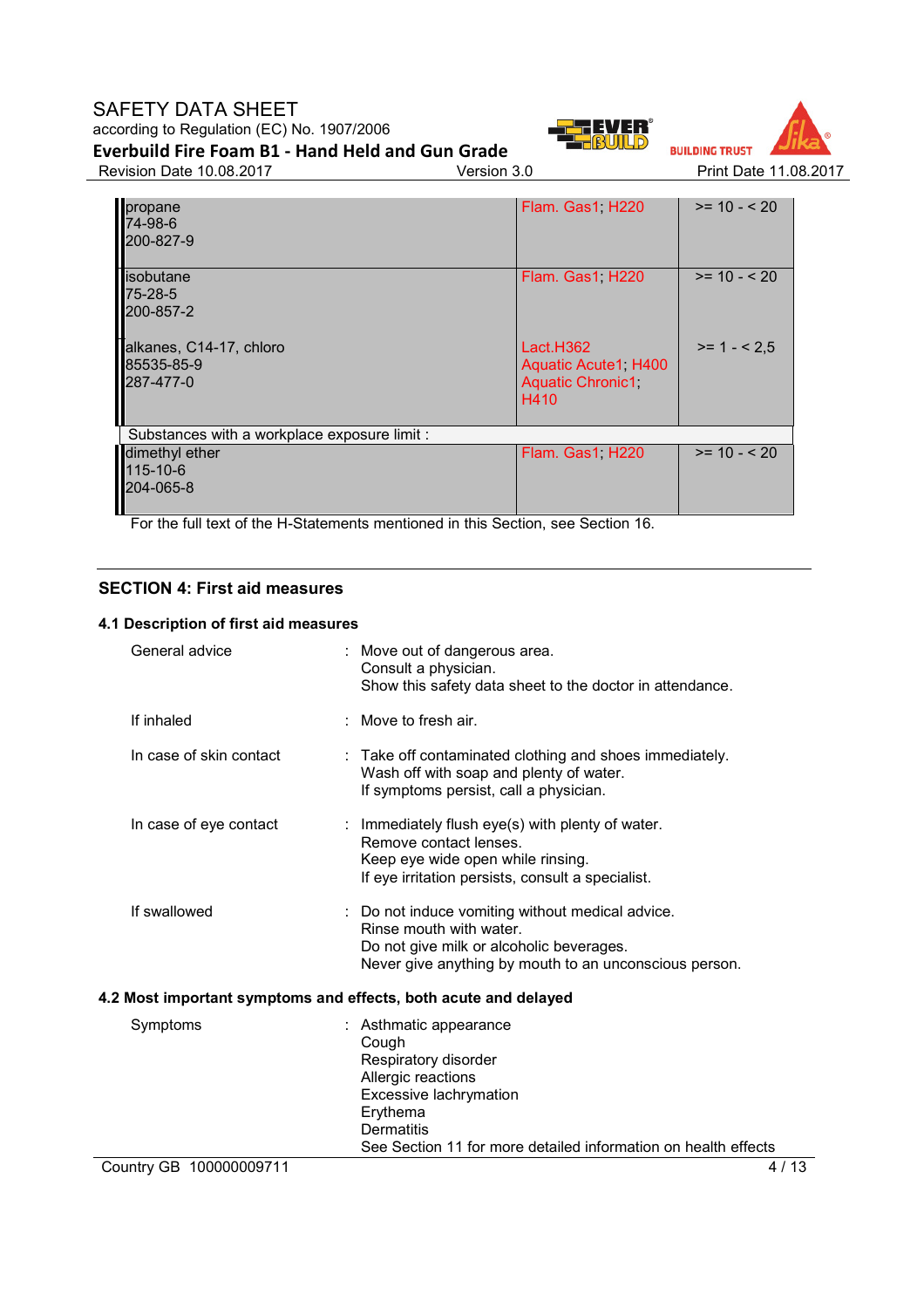



| <b>Risks</b> | $:$ irritant effects<br>sensitising effects                                                                                                                                                                                                                                                                                                                                             |
|--------------|-----------------------------------------------------------------------------------------------------------------------------------------------------------------------------------------------------------------------------------------------------------------------------------------------------------------------------------------------------------------------------------------|
|              | Causes skin irritation.<br>May cause an allergic skin reaction.<br>Causes serious eye irritation.<br>May cause allergy or asthma symptoms or breathing difficul-<br>ties if inhaled.<br>May cause respiratory irritation.<br>Suspected of causing cancer.<br>May cause harm to breast-fed children.<br>May cause damage to organs through prolonged or repeated<br>exposure if inhaled. |

and symptoms.

# **4.3 Indication of any immediate medical attention and special treatment needed**

Treatment : Treat symptomatically.

# **SECTION 5: Firefighting measures**

|                                                           | 5.1 Extinguishing media           |  |                                                                                                                |  |
|-----------------------------------------------------------|-----------------------------------|--|----------------------------------------------------------------------------------------------------------------|--|
|                                                           | Suitable extinguishing media      |  | : Use extinguishing measures that are appropriate to local cir-<br>cumstances and the surrounding environment. |  |
|                                                           | Unsuitable extinguishing<br>media |  | : Water                                                                                                        |  |
| 5.2 Special hazards arising from the substance or mixture |                                   |  |                                                                                                                |  |
|                                                           | ucts                              |  | Hazardous combustion prod- : No hazardous combustion products are known                                        |  |
|                                                           | 5.3 Advice for firefighters       |  |                                                                                                                |  |
|                                                           | for firefighters                  |  | Special protective equipment : In the event of fire, wear self-contained breathing apparatus.                  |  |
|                                                           | Further information               |  | : Use water spray to cool unopened containers.                                                                 |  |

# **SECTION 6: Accidental release measures**

# **6.1 Personal precautions, protective equipment and emergency procedures**

Personal precautions : Use personal protective equipment. Deny access to unprotected persons.

# **6.2 Environmental precautions**

Country GB 100000009711 5/13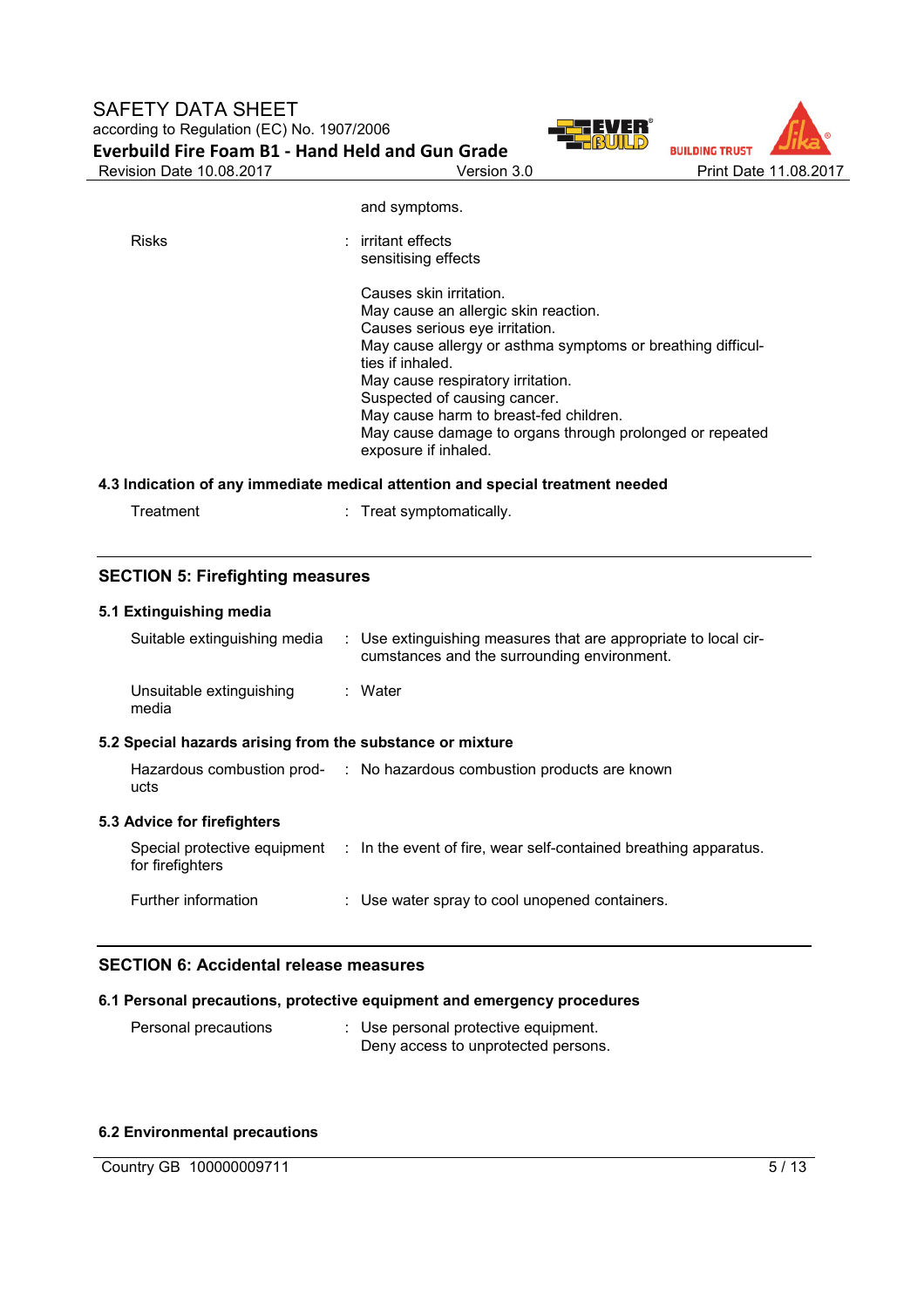

Environmental precautions : Do not flush into surface water or sanitary sewer system. If the product contaminates rivers and lakes or drains inform respective authorities.

## **6.3 Methods and materials for containment and cleaning up**

# **6.4 Reference to other sections**

For personal protection see section 8.

# **SECTION 7: Handling and storage**

# **7.1 Precautions for safe handling**

|                                                                  | Advice on safe handling                            |  | : Avoid exceeding the given occupational exposure limits (see<br>section 8). Do not get in eyes, on skin, or on clothing. For<br>personal protection see section 8. Persons with a history of<br>skin sensitisation problems or asthma, allergies, chronic or<br>recurrent respiratory disease should not be employed in any<br>process in which this mixture is being used. Smoking, eating<br>and drinking should be prohibited in the application area. Take<br>precautionary measures against static discharge. Open drum<br>carefully as content may be under pressure. Take necessary<br>action to avoid static electricity discharge (which might cause<br>ignition of organic vapours). Follow standard hygiene<br>measures when handling chemical products |  |
|------------------------------------------------------------------|----------------------------------------------------|--|---------------------------------------------------------------------------------------------------------------------------------------------------------------------------------------------------------------------------------------------------------------------------------------------------------------------------------------------------------------------------------------------------------------------------------------------------------------------------------------------------------------------------------------------------------------------------------------------------------------------------------------------------------------------------------------------------------------------------------------------------------------------|--|
|                                                                  | Advice on protection against<br>fire and explosion |  | : Use explosion-proof equipment. Keep away from<br>heat/sparks/open flames/hot surfaces. No smoking. Do not<br>spray on a naked flame or any incandescent material. Take<br>precautionary measures against electrostatic discharges.                                                                                                                                                                                                                                                                                                                                                                                                                                                                                                                                |  |
|                                                                  | Hygiene measures                                   |  | : Handle in accordance with good industrial hygiene and safety<br>practice. When using do not eat or drink. When using do not<br>smoke. Wash hands before breaks and at the end of workday.                                                                                                                                                                                                                                                                                                                                                                                                                                                                                                                                                                         |  |
| 7.2 Conditions for safe storage, including any incompatibilities |                                                    |  |                                                                                                                                                                                                                                                                                                                                                                                                                                                                                                                                                                                                                                                                                                                                                                     |  |
|                                                                  | Requirements for storage<br>areas and containers   |  | : BEWARE: Aerosol is pressurized. Keep away from direct sun<br>exposure and temperatures over 50 °C. Do not open by force<br>or throw into fire even after use. Do not spray on flames or<br>red-hot objects. Store in original container. Keep container<br>tightly closed in a dry and well-ventilated place. Observe label<br>precautions. Store in accordance with local regulations.                                                                                                                                                                                                                                                                                                                                                                           |  |
|                                                                  | Other data                                         |  | : No decomposition if stored and applied as directed.                                                                                                                                                                                                                                                                                                                                                                                                                                                                                                                                                                                                                                                                                                               |  |
|                                                                  | 7.3 Specific end use(s)                            |  |                                                                                                                                                                                                                                                                                                                                                                                                                                                                                                                                                                                                                                                                                                                                                                     |  |
|                                                                  | Specific use(s)                                    |  | : No data available                                                                                                                                                                                                                                                                                                                                                                                                                                                                                                                                                                                                                                                                                                                                                 |  |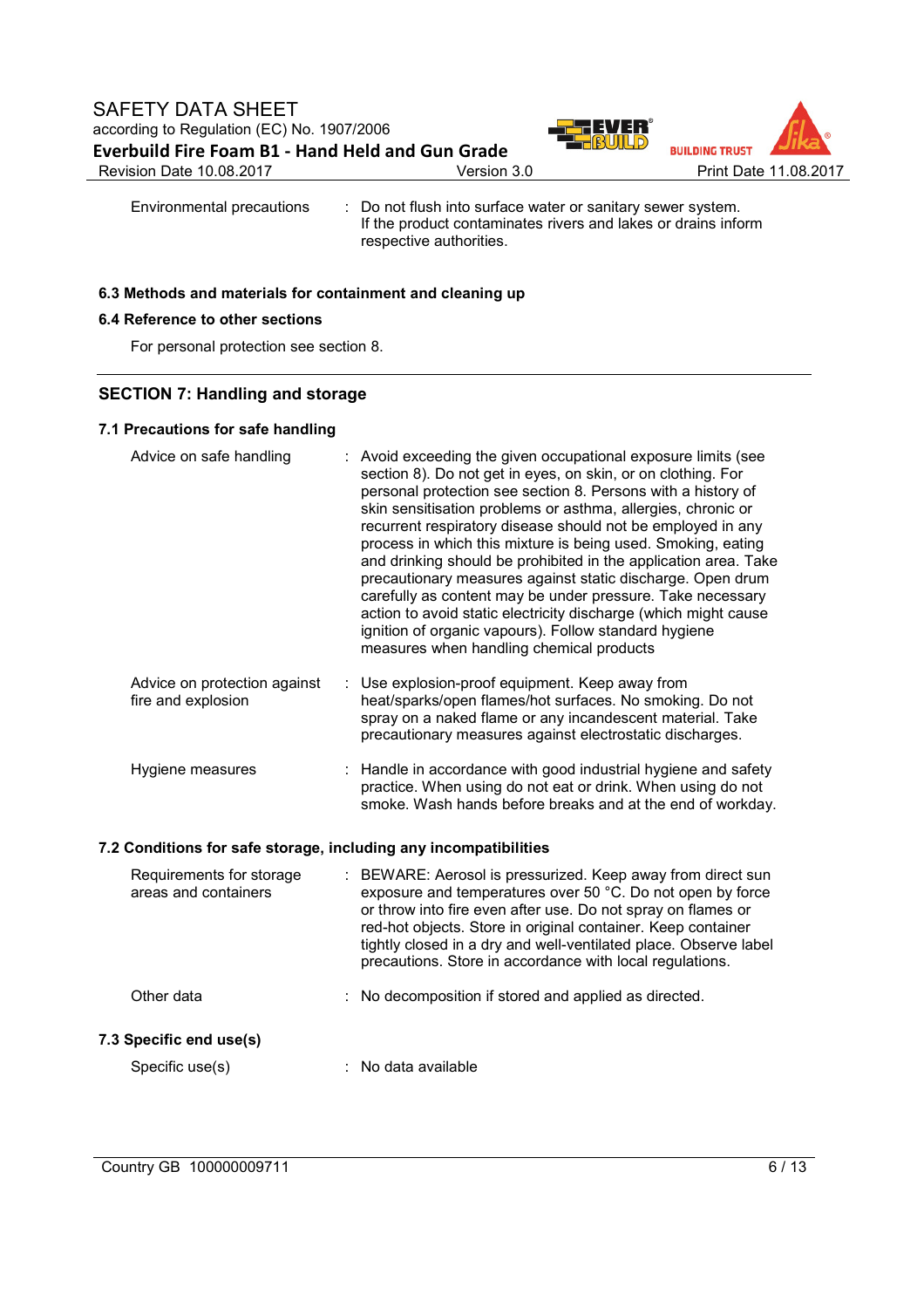

# **SECTION 8: Exposure controls/personal protection**

## **8.1 Control parameters**

# **Components with workplace control parameters**

| Components     | CAS-No.        | Value       | Control parame- | Basis * |
|----------------|----------------|-------------|-----------------|---------|
|                |                |             | ters *          |         |
| dimethyl ether | $115 - 10 - 6$ | <b>TWA</b>  | $400$ ppm       | GB EH40 |
|                |                |             | 766 mg/m3       |         |
|                |                | <b>STEL</b> | 500 ppm         | GB EH40 |
|                |                |             | 958 mg/m3       |         |

# **8.2 Exposure controls**

| Personal protective equipment          |                                                                                                                                                                                                                                                                                                                                                                                                                                                                                                                       |  |  |
|----------------------------------------|-----------------------------------------------------------------------------------------------------------------------------------------------------------------------------------------------------------------------------------------------------------------------------------------------------------------------------------------------------------------------------------------------------------------------------------------------------------------------------------------------------------------------|--|--|
| Eye protection                         | : Safety glasses with side-shields conforming to EN166<br>Eye wash bottle with pure water                                                                                                                                                                                                                                                                                                                                                                                                                             |  |  |
| Hand protection                        | Chemical-resistant, impervious gloves complying with an ap-<br>proved standard must be worn at all times when handling<br>chemical products. Reference number EN 374. Follow manu-<br>facturer specifications.                                                                                                                                                                                                                                                                                                        |  |  |
|                                        | Suitable for short time use or protection against splashes:<br>Butyl rubber/nitrile rubber gloves (0,4 mm),<br>Contaminated gloves should be removed.<br>Suitable for permanent exposure:<br>Viton gloves (0.4 mm),<br>breakthrough time > 30 min.                                                                                                                                                                                                                                                                    |  |  |
| Skin and body protection               | : Protective clothing (e.g. Safety shoes acc. to EN ISO 20345,<br>long-sleeved working clothing, long trousers).                                                                                                                                                                                                                                                                                                                                                                                                      |  |  |
| Respiratory protection                 | : Respirator selection must be based on known or anticipated<br>exposure levels, the hazards of the product and the safe work-<br>ing limits of the selected respirator.<br>organic vapor (Type A) and particulate filter<br>A1: < 1000 ppm; A2: < 5000 ppm; A3: < 10000 ppm<br>P1: Inert material; P2, P3: hazardous substances<br>Ensure adequate ventilation, especially in confined areas.<br>When workers are facing concentrations above the exposure<br>limit they must use appropriate certified respirators. |  |  |
| <b>Environmental exposure controls</b> |                                                                                                                                                                                                                                                                                                                                                                                                                                                                                                                       |  |  |

| General advice          | : Do not flush into surface water or sanitary sewer system. |      |
|-------------------------|-------------------------------------------------------------|------|
| Country GB 100000009711 |                                                             | 7/13 |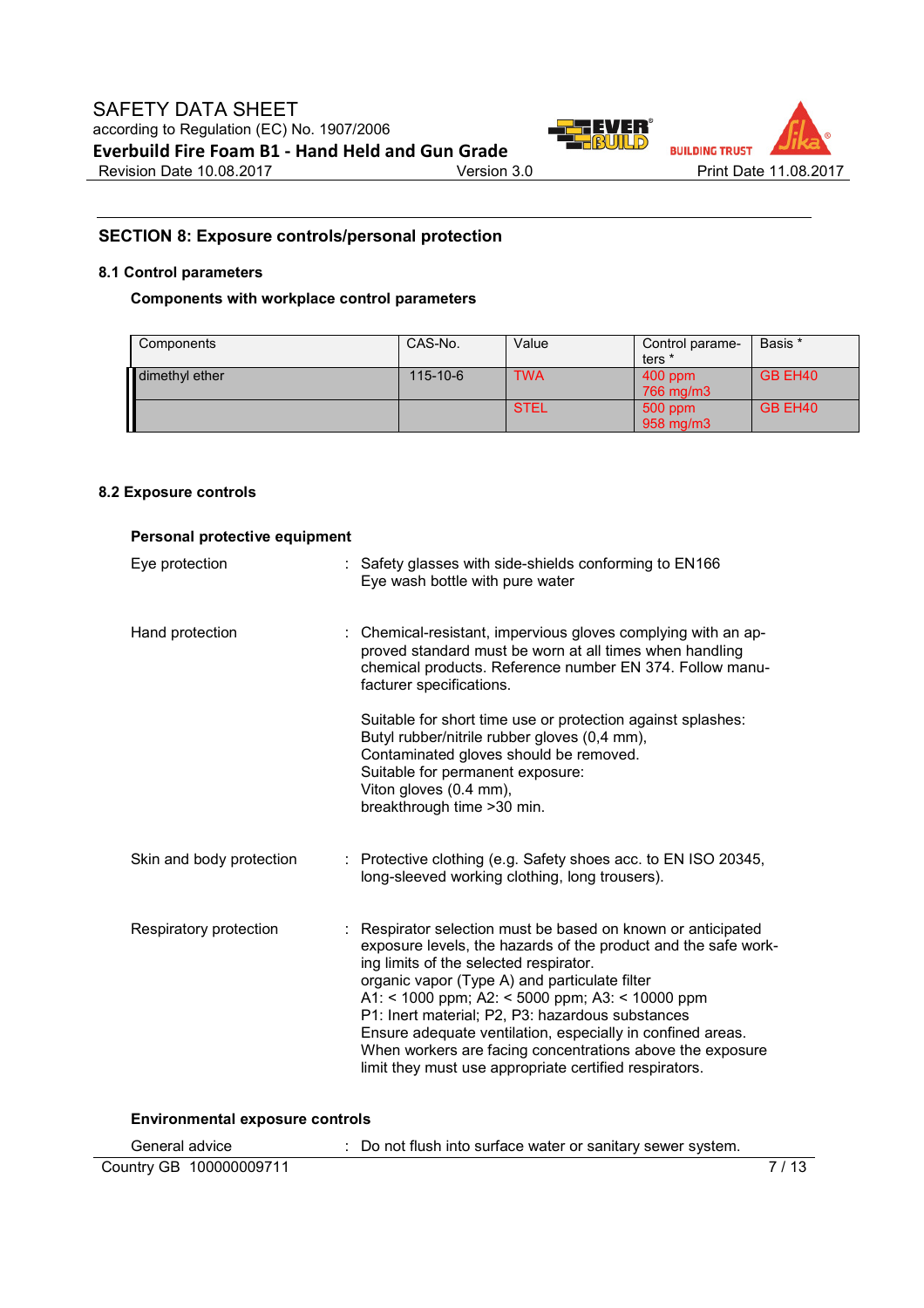

If the product contaminates rivers and lakes or drains inform respective authorities.

# **SECTION 9: Physical and chemical properties**

| 9.1 Information on basic physical and chemical properties<br>Appearance | ÷. | liquid              |
|-------------------------------------------------------------------------|----|---------------------|
| Colour                                                                  | t. | pink                |
| Odour                                                                   | t. | slight              |
| Odour Threshold                                                         |    | No data available   |
| Flash point                                                             | t. | $-4 °C$             |
| Autoignition temperature                                                |    | : No data available |
| Decomposition temperature : No data available                           |    |                     |
| Lower explosion limit (Vol-%) : No data available                       |    |                     |
| Upper explosion limit (Vol-%)                                           |    | : No data available |
| Flammability                                                            | ÷. | No data available   |
| <b>Explosive properties</b>                                             | t. | No data available   |
| Oxidizing properties                                                    |    | No data available   |
| pH                                                                      |    | No data available   |
| Melting point/range / Freez-                                            | t. | No data available   |
| ing point<br>Boiling point/boiling range                                | t. | No data available   |
| Vapour pressure                                                         | t. | 8300 hPa            |
| Density                                                                 | t  | ca.1 g/cm3          |
| Water solubility                                                        | t. | insoluble           |
| Partition coefficient: n-                                               | t. | No data available   |
| octanol/water<br>Viscosity, dynamic                                     | t. | No data available   |
| Viscosity, kinematic                                                    | t  | No data available   |
| Relative vapour density                                                 | t. | No data available   |
| Evaporation rate                                                        | t. | No data available   |

#### **9.2 Other information**

Country GB 100000009711 8/13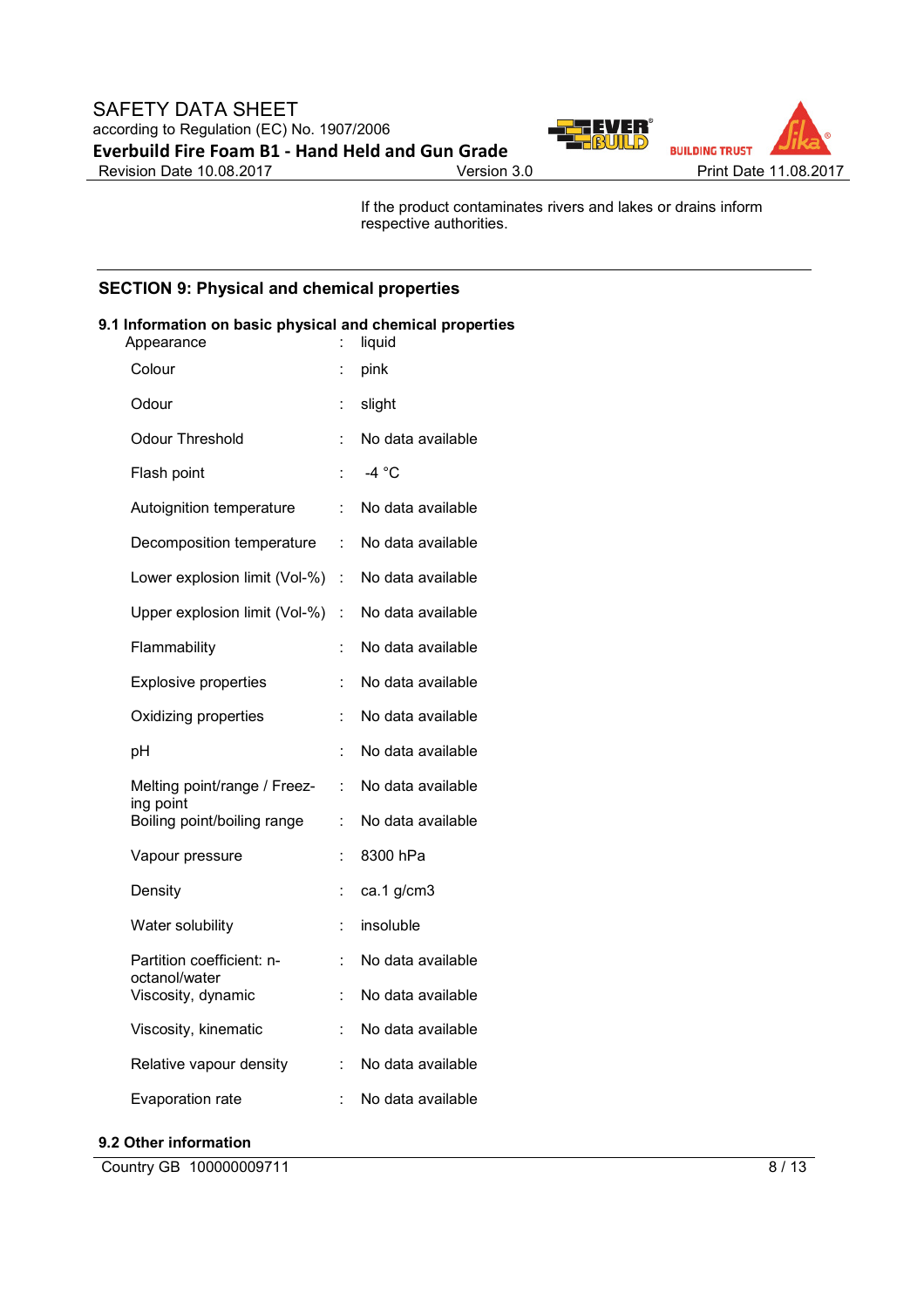

No data available

## **SECTION 10: Stability and reactivity**

#### **10.1 Reactivity**

No dangerous reaction known under conditions of normal use.

#### **10.2 Chemical stability**

The product is chemically stable.

#### **10.3 Possibility of hazardous reactions**

Hazardous reactions : Stable under recommended storage conditions.

#### **10.4 Conditions to avoid**

Conditions to avoid : Heat, flames and sparks.

#### **10.5 Incompatible materials**

Materials to avoid : No data available

#### **10.6 Hazardous decomposition products**

# **SECTION 11: Toxicological information**

#### **11.1 Information on toxicological effects**

### **Acute toxicity**

Not classified based on available information.

#### **Skin corrosion/irritation**

Causes skin irritation.

## **Serious eye damage/eye irritation**

Causes serious eye irritation.

#### **Respiratory or skin sensitisation**

Skin sensitisation: May cause an allergic skin reaction. Respiratory sensitisation: May cause allergy or asthma symptoms or breathing difficulties if inhaled.

#### **Germ cell mutagenicity**

Not classified based on available information.

#### **Carcinogenicity**

Suspected of causing cancer.

## **Reproductive toxicity**

May cause harm to breast-fed children.

#### **STOT - single exposure**

May cause respiratory irritation.

#### **STOT - repeated exposure**

Country GB 100000009711 9/13 May cause damage to organs through prolonged or repeated exposure if inhaled.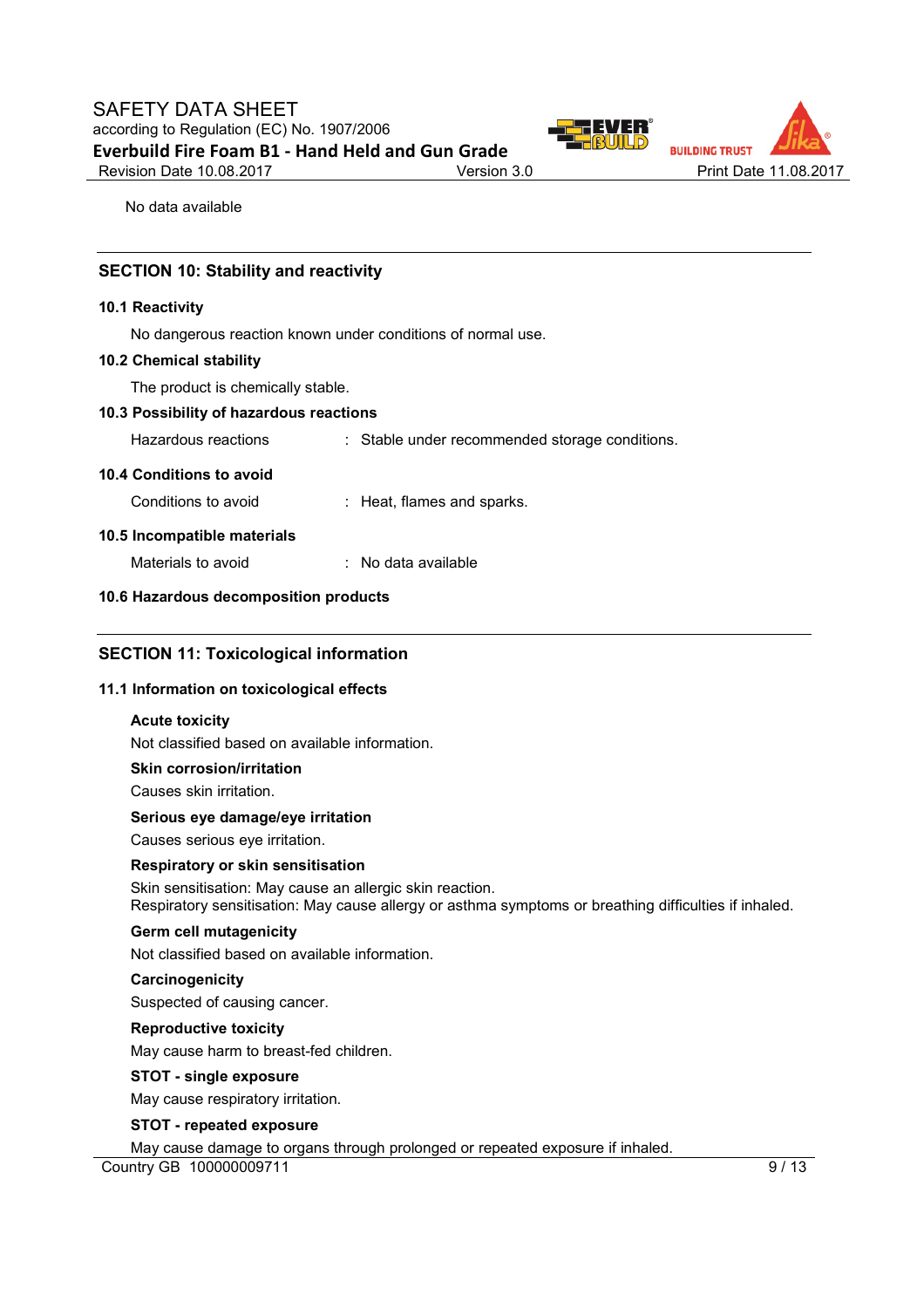



## **Aspiration toxicity**

Not classified based on available information.

# **SECTION 12: Ecological information**

#### **12.1 Toxicity**

No data available

### **12.2 Persistence and degradability**

No data available

#### **12.3 Bioaccumulative potential**

No data available

# **12.4 Mobility in soil**

No data available

# **12.5 Results of PBT and vPvB assessment**

| Assessment                 | : This substance/mixture contains no components considered<br>to be either persistent, bioaccumulative and toxic (PBT), or<br>very persistent and very bioaccumulative (vPvB) at levels of<br>$0.1\%$ or higher. |
|----------------------------|------------------------------------------------------------------------------------------------------------------------------------------------------------------------------------------------------------------|
| 12.6 Other adverse effects |                                                                                                                                                                                                                  |

#### **Product:**

| Additional ecological infor- | : An environmental hazard cannot be excluded in the event of |
|------------------------------|--------------------------------------------------------------|
| mation                       | unprofessional handling or disposal.                         |
|                              | Harmful to aquatic life with long lasting effects.           |

# **SECTION 13: Disposal considerations**

# **13.1 Waste treatment methods**

| Product                 | : The generation of waste should be avoided or minimized<br>wherever possible.<br>Empty containers or liners may retain some product residues.<br>This material and its container must be disposed of in a safe<br>way.<br>Dispose of surplus and non-recyclable products via a licensed<br>waste disposal contractor.<br>Disposal of this product, solutions and any by-products should<br>at all times comply with the requirements of environmental<br>protection and waste disposal legislation and any regional<br>local authority requirements.<br>Avoid dispersal of spilled material and runoff and contact with<br>soil, waterways, drains and sewers. |
|-------------------------|-----------------------------------------------------------------------------------------------------------------------------------------------------------------------------------------------------------------------------------------------------------------------------------------------------------------------------------------------------------------------------------------------------------------------------------------------------------------------------------------------------------------------------------------------------------------------------------------------------------------------------------------------------------------|
| Country GB 100000009711 | 10/13                                                                                                                                                                                                                                                                                                                                                                                                                                                                                                                                                                                                                                                           |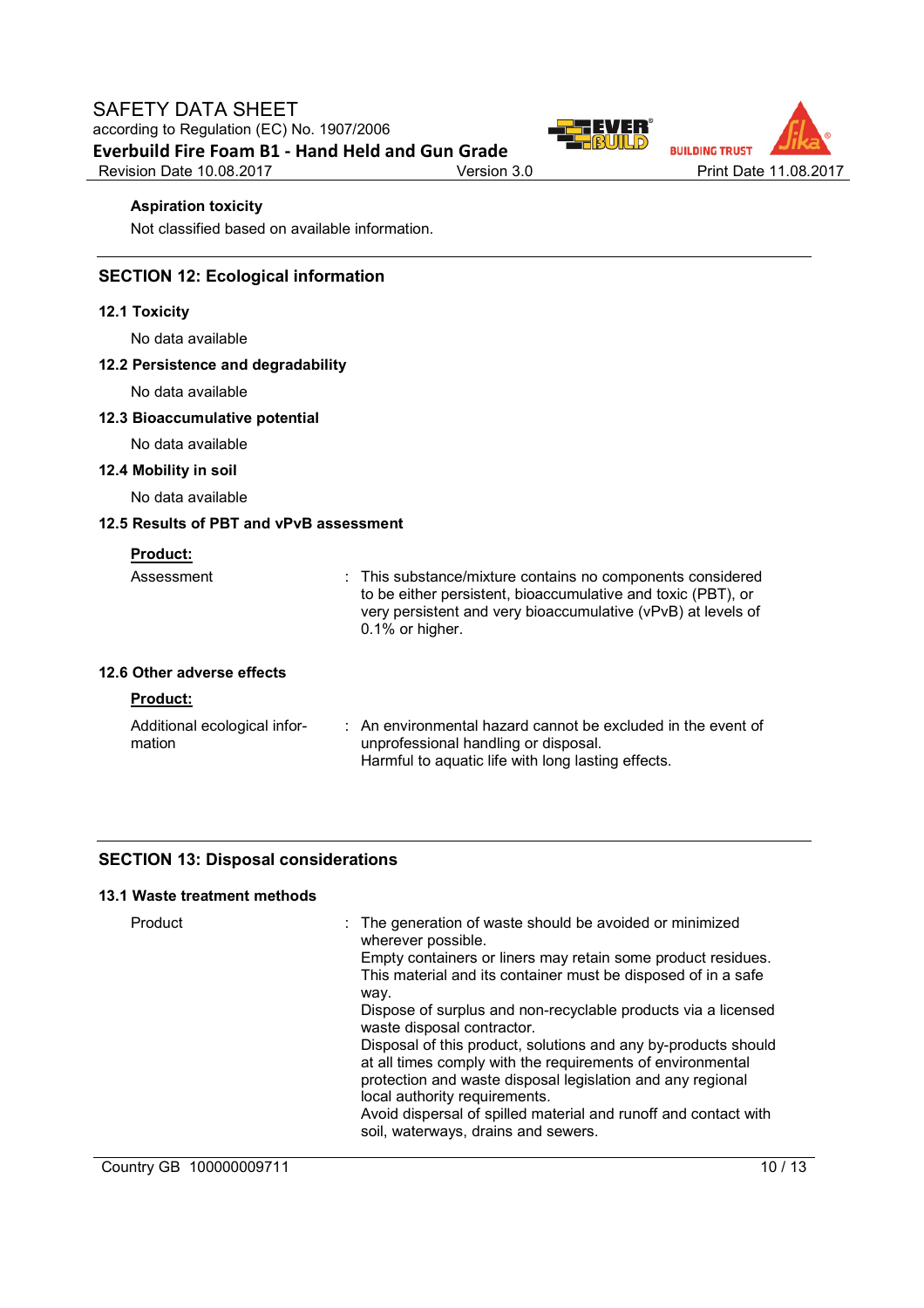

Contaminated packaging : 15 01 10\* packaging containing residues of or contaminated by dangerous substances

## **SECTION 14: Transport information**

**ADR**

| AUR                                                |                  |
|----------------------------------------------------|------------------|
| 14.1 UN number                                     | : 1950           |
| 14.2 UN proper shipping name                       | : AEROSOLS       |
| 14.3 Transport hazard                              | $\cdot$ 2        |
| class(es)                                          |                  |
| <b>Classification Code</b>                         | : 5F             |
| Labels                                             | : 2.1            |
| Tunnel restriction code                            | $\colon$ (D)     |
| 14.5 Environmental hazards                         | : no             |
|                                                    |                  |
| <b>IATA</b>                                        |                  |
| 14.1 UN number                                     | : 1950           |
| 14.2 UN proper shipping name : Aerosols, flammable |                  |
| 14.3 Transport hazard                              | $\therefore$ 2.1 |
| class(es)                                          |                  |
| Labels                                             | $\div$ 2.1       |
| 14.5 Environmental hazards                         | : no             |
| <b>IMDG</b>                                        |                  |
| 14.1 UN number                                     | : 1950           |
| 14.2 UN proper shipping name                       | : AEROSOLS       |
| 14.3 Class                                         | : 2.1            |
| Labels                                             | $\therefore$ 2.1 |
| EmS Number 1                                       | $: F-D$          |
| EmS Number 2                                       | : S-U            |
| 14.5 Marine pollutant                              | no               |

#### **14.6 Special precautions for user**

No data available

#### **14.7 Transport in bulk according to Annex II of Marpol and the IBC Code** Not applicable

# **SECTION 15: Regulatory information**

### **15.1 Safety, health and environmental regulations/legislation specific for the substance or mixture**

| <b>Prohibition/Restriction</b><br>REACH - Restrictions on the manufacture, placing on<br>the market and use of certain dangerous substances,<br>preparations and articles (Annex XVII) | : Banned and/or restricted<br>(Formaldehyde, oligomeric reaction<br>products with aniline and phosgene) |
|----------------------------------------------------------------------------------------------------------------------------------------------------------------------------------------|---------------------------------------------------------------------------------------------------------|
| REACH - Candidate List of Substances of Very High                                                                                                                                      | : None of the components are listed                                                                     |
| Concern for Authorisation (Article 59).                                                                                                                                                | $(=>0.1\%).$                                                                                            |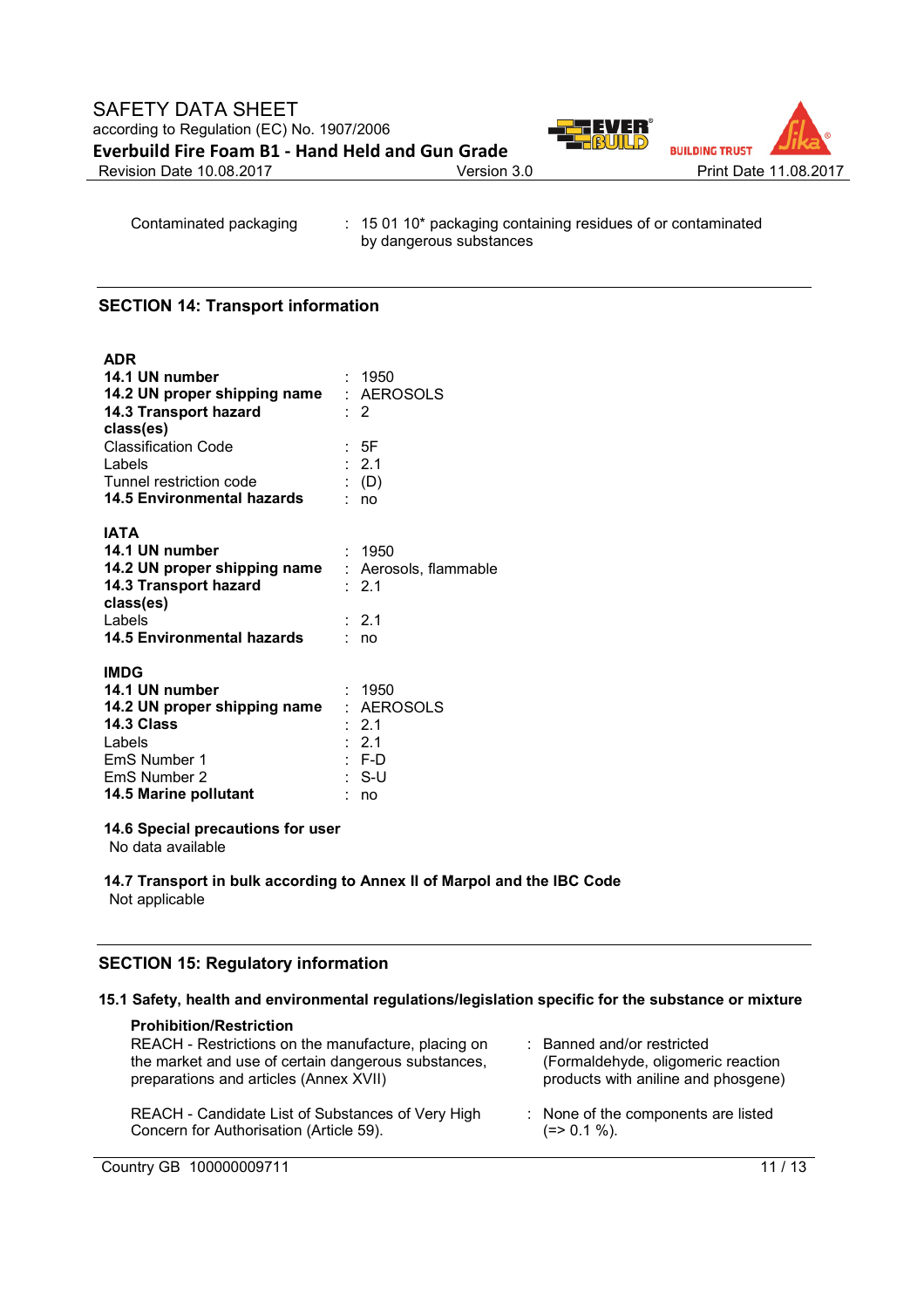

REACH - List of substances subject to authorisation : Not applicable (Annex XIV)

REACH Information: All substances contained in our Products are

- preregistered or registered by our upstream suppliers, and/or
- preregistered or registered by us, and/or
- excluded from the regulation, and/or
- exempted from the registration.

Seveso III: Directive 2012/18/EU of the European Parliament and of the Council on the control of major-accident hazards involving dangerous substances.

| P3a              | <b>FLAMMABLE AEROSOLS</b> | Quantity 1<br>150 t | Quantity 2<br>500 t |
|------------------|---------------------------|---------------------|---------------------|
| VOC-CH (VOCV)    | $\therefore$ 35 %         |                     |                     |
| VOC-EU (solvent) | $\therefore$ 35 %         |                     |                     |

If other regulatory information applies that is not already provided elsewhere in the Safety Data Sheet, then it is described in this subsection.

| Health, safety and environ-<br>mental regulation/legislation<br>specific for the substance or<br>mixture: | : Environmental Protection Act 1990 & Subsidiary Regulations<br>Health and Safety at Work Act 1974 & Subsidiary Regulations<br>Control of Substances Hazardous to Health Regulations<br>(COSHH)<br>May be subject to the Control of Major Accident Hazards<br>Regulations (COMAH), and amendments. |
|-----------------------------------------------------------------------------------------------------------|----------------------------------------------------------------------------------------------------------------------------------------------------------------------------------------------------------------------------------------------------------------------------------------------------|
| Other regulations                                                                                         | : 75/324/EEC                                                                                                                                                                                                                                                                                       |

# **15.2 Chemical safety assessment**

This product contains substances for which Chemical Safety Assessments are still required.

# **SECTION 16: Other information**

| <b>Full text of H-Statements</b> |                                                                                 |
|----------------------------------|---------------------------------------------------------------------------------|
| H <sub>220</sub>                 | Extremely flammable gas.                                                        |
| H <sub>302</sub>                 | Harmful if swallowed.                                                           |
| H <sub>315</sub>                 | Causes skin irritation.                                                         |
| H317                             | May cause an allergic skin reaction.                                            |
| H <sub>319</sub>                 | Causes serious eye irritation.                                                  |
| H332                             | Harmful if inhaled.                                                             |
| H334                             | May cause allergy or asthma symptoms or breathing difficulties if in-<br>haled. |
| H <sub>335</sub>                 | May cause respiratory irritation.                                               |
| H351                             | Suspected of causing cancer.                                                    |
| H362                             | May cause harm to breast-fed children.                                          |
| H373                             | May cause damage to organs through prolonged or repeated exposure               |